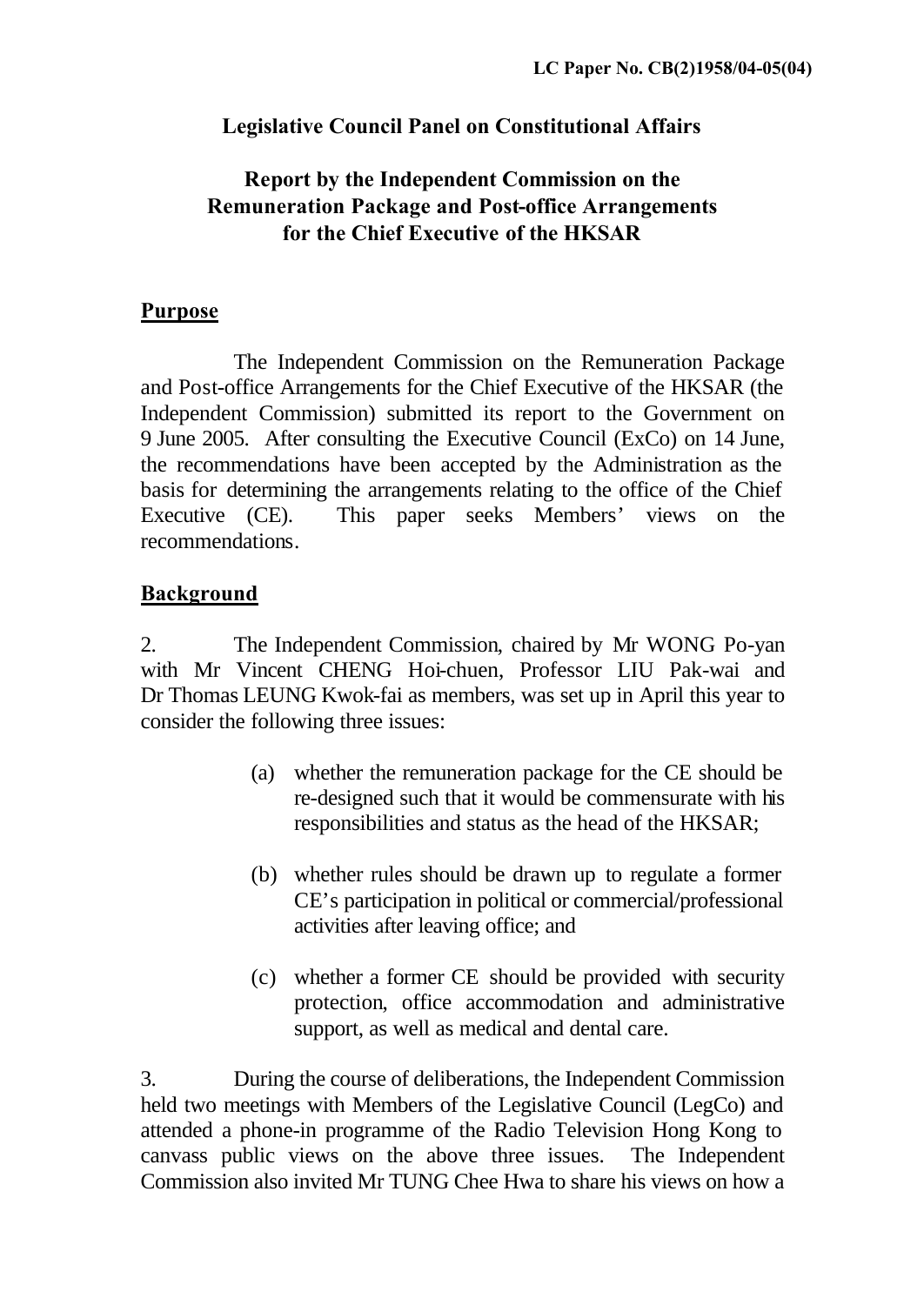former CE could continue to make a contribution to the community and the range of activities that he might find himself involved in after leaving office in his capacity as a former CE. In early June, the Independent Commission completed its study and submitted its report to the Administration. A copy of the report was issued to Members through the LegCo Secretariat on 9 June.

#### **Summary of Recommendations**

4. The major recommendations of the Independent Commission, elaborated upon in paragraphs  $5 - 26$  below, are as follows:

- (a) the existing remuneration package should continue to be applicable to the new CE to be returned through the by-election, and that the new package, which will be an all-inclusive cash package with its total cost to the taxpayer set at 12.5% over the pay of the Chief Secretary for Administration (CS) (i.e. to be set currently at \$4.02 million per annum), should be implemented for the third term CE in July 2007;
- (b) a former CE will be subject to post-office employment control within three years after leaving office. During the first year, a former CE will be barred from taking up any employment or re-engaging in any commercial activities. In the following two years, he shall seek advice from an advisory committee before commencing any employment or commercial activities. Blanket exemption will be made for him to undertake appointments with the Central Authorities or the HKSAR Government, or academic or charitable bodies, or non-commercial regional/ international organisations during the three-year control period; and
- (c) a former CE will be provided with office accommodation in government premises, along with secretarial and administrative support, to help discharge promotional and protocol-related functions. The office will not be established to serve one particular former CE, but should be available for any former CE who is prepared to play an "ambassadorial role" for Hong Kong. A former CE will also be provided with a car and driver service. Depending on Police's assessment, security protection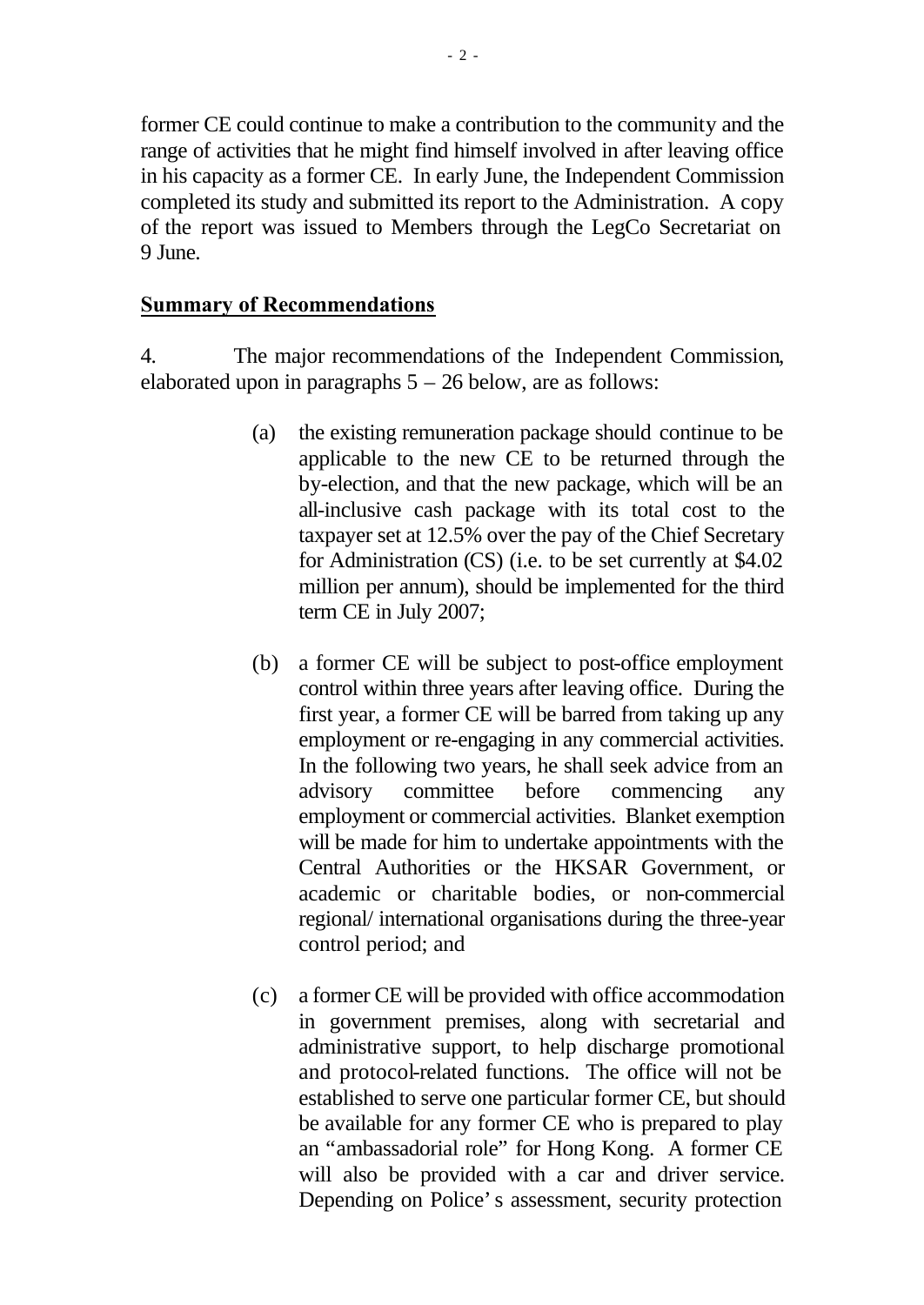will be provided. A former CE will also enjoy access to protocol arrangements as well as medical and dental care.

#### **Remuneration Package for the CE**

#### *Existing Remuneration Package*

5. The existing remuneration package for the CE comprises the following elements:

- (a) a monthly pay of \$244,565;
- (b) a gratuity at the rate of 25% of total basic pay which is equivalent to \$61,141 per month;
- (c) an annual passage allowance, currently at the rate of \$39,630 per person, for CE and his spouse;
- (d) vacation leave of 55.5 days, subject to a maximum accumulation limit of 365 days;
- (e) a non-accountable entertainment allowance (\$729,600 per annum for 2005/06 or \$60,800 per month);
- (f) housing, free of any rental charge; and
- (g) free medical and dental care for the CE and his spouse, on the same basis as that provided to civil servants.

#### *Total cash package with 12.5% as differential*

6. In line with the remuneration arrangements for Principal Officials (POs) under the Accountability System, the Independent Commission recommends that the remuneration package for the CE should be changed to a total cash package with relevant benefits encashed. The Independent Commission further recommends capping the total cost of the new package at the level of the existing remuneration package, so that there would not entail any extra financial burden to the taxpayer. Using the existing rate, this translates into a total cash package of \$4,017,100 per annum (or \$334,758 per month), which is 12.5% more than the existing annual pay of the CS of \$3,570,120.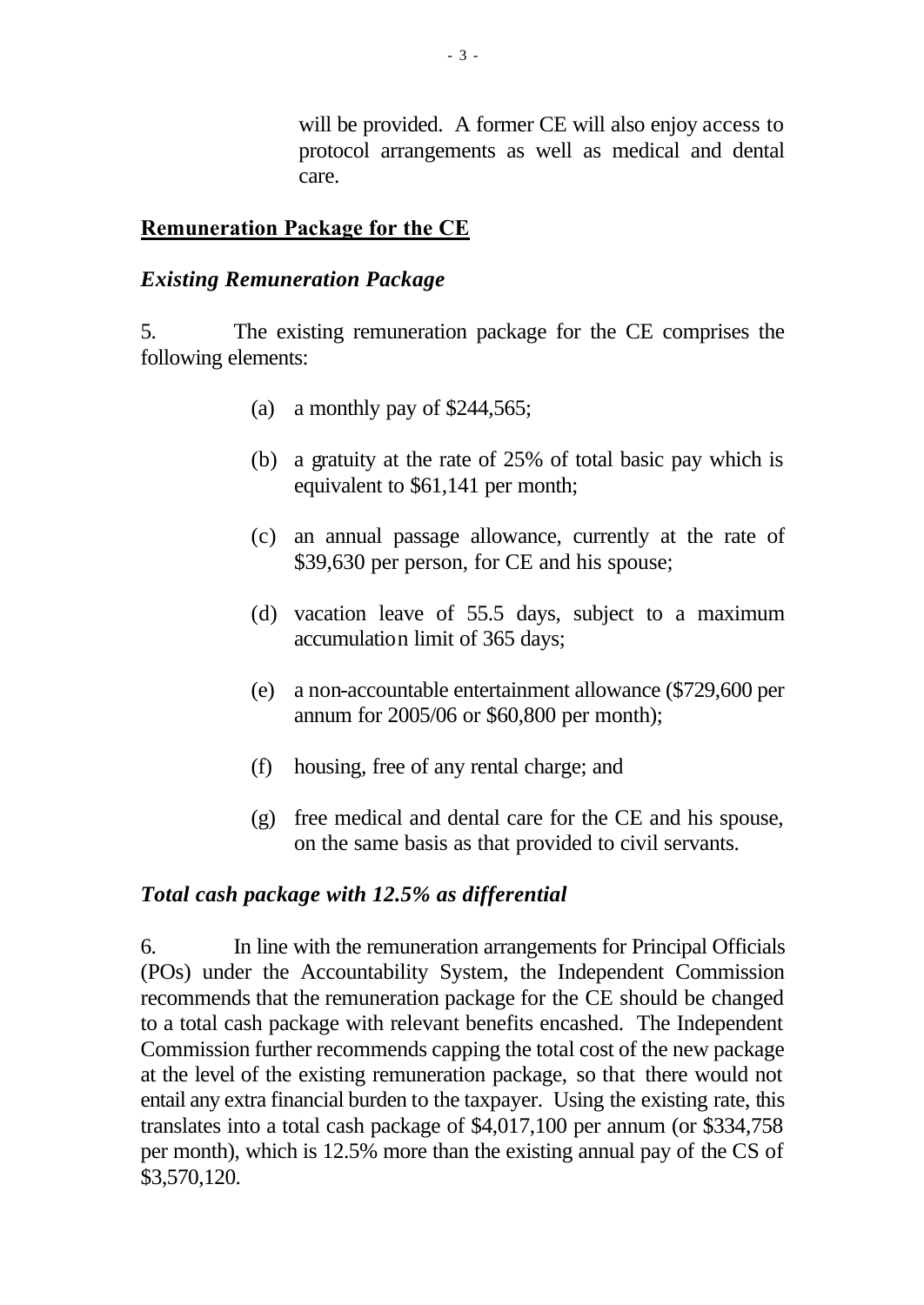7. The Independent Commission considers that a reduced differential of 12.5% (as opposed to the traditional level of 25%) is appropriate. It is comparable to the corresponding differential in Singapore of 12.4% between the Prime Minister and Deputy Prime Minister.

8. On the above basis, the Independent Commission recommends that the new remuneration package should comprise the following elements:

- (a) cash remuneration at 12.5% over the pay of the CS (i.e. to be set currently at \$4,017,100 per annum or \$334,758 per month);
- (b) annual leave of 22 working days, subject to a maximum accumulation limit of 22 days. Any accumulated leave will be forfeited upon leaving office;
- (c) a non-accountable entertainment allowance at the existing rate to be subject to annual adjustment in accordance with established practice;
- (d) official residence, free of rental charge; and
- (e) medical and dental care on the same basis as before.

## *Official residence*

9. The Independent Commission recommends that the Administration should identify a suitable location as a permanent official residence for the future CEs. If, for whatever reasons, the CE chooses not to move into the official residence provided by the Government, he will have to meet his accommodation needs out of his own means.

## *Implementation timetable*

10. The Independent Commission recommends that the existing remuneration package will continue to be applicable to the new CE returned through the by-election, and that the new package will be implemented for the third term in July 2007.

# **Involvement in Political and Commercial/Professional Activities by Former CEs**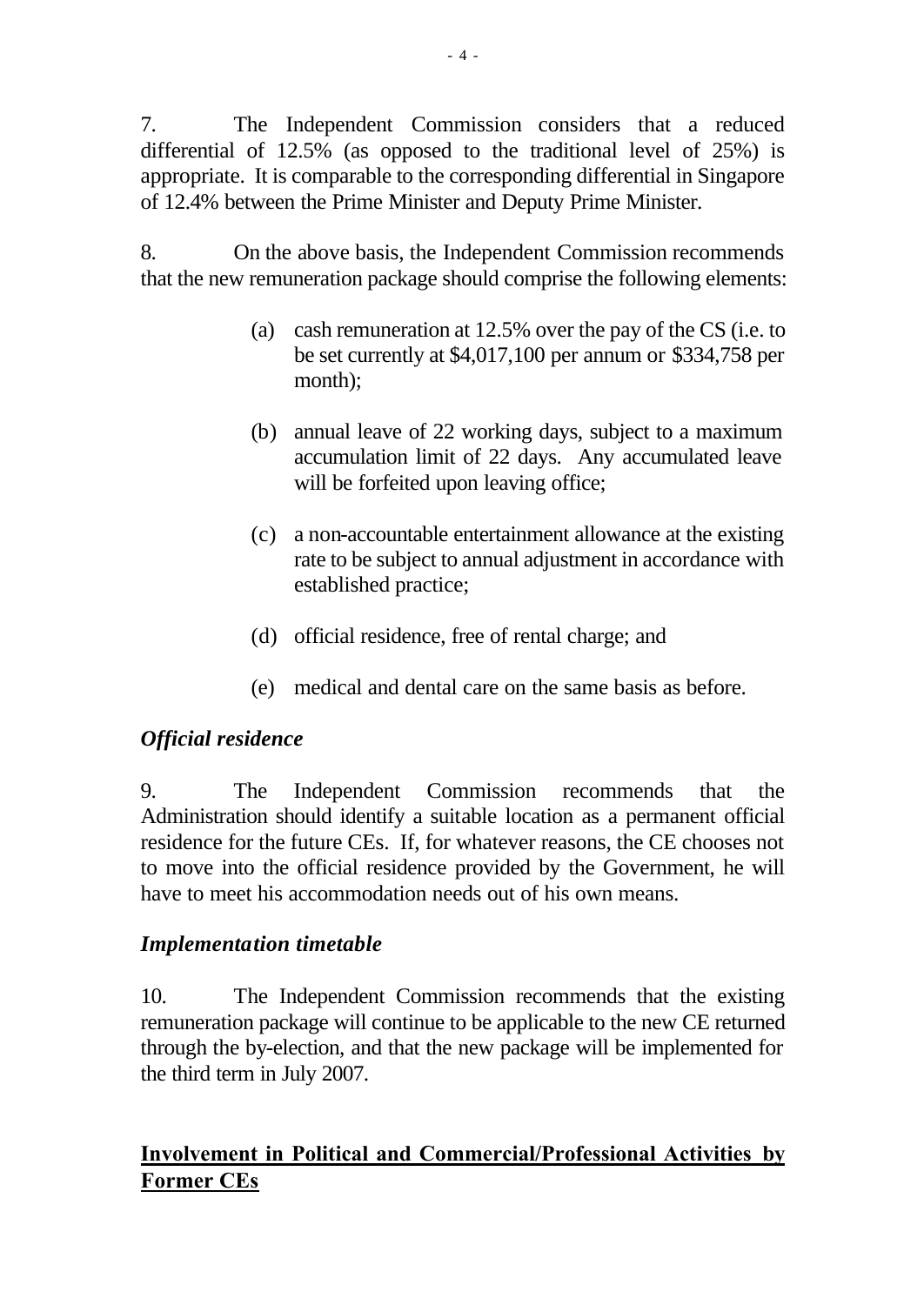## *Political activities*

11. Noting that none of the countries/territories covered in the Administration's research imposes any restrictions on the political activities of former government heads, the Independent Commission recommends that restrictions other than the Basic Law requirement that the CE may serve for not more than two consecutive terms will not be appropriate or necessary.

# *Commercial/professional activities*

12. The recommendations of the Independent Commission on the regulation of a former CE's post-office commercial/professional activities are designed to achieve two purposes: to guard against the improper use of official information and to formulate rules on the post-office employment activities.

## *Use of official information*

13. The Independent Commission recommends that restrictions comparable to those currently applicable to a PO after leaving office should be drawn up for a former CE. These cover, in the main, that a former CE shall not use official information obtained while in office to benefit himself or to provide advice to outsiders if this gives the recipients an unfair advantage over others, and that a former CE shall not disclose classified information except with the Government's prior approval.

## *Post-office employment rules*

14. Having regard to the existing post-office employment restrictions applicable to POs and senior civil servants, the Independent Commission recommends that a former CE should be subject to a control period of three years after leaving office as follows:

> (a) during the first year, a former CE will be barred from commencing any employment (either on a full-time or part-time basis), becoming a director or a partner in any business or profession, or starting any business or profession on his own account or with others. The exemptions are set out in (c) below;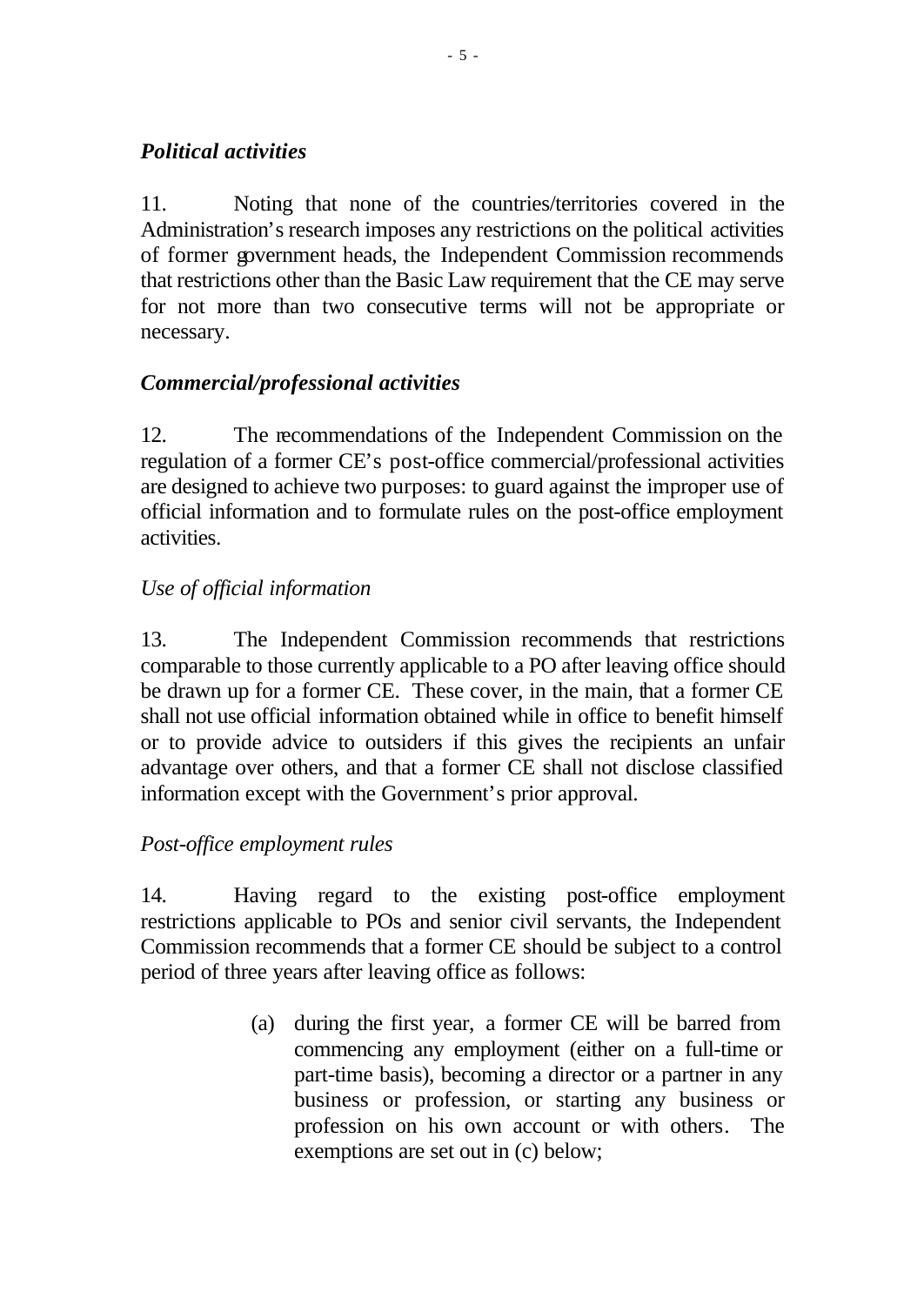- (b) in the following two years, other than the exemptions in (c) below, a former CE is required to seek advice from an advisory committee before re-engaging in employment, business or professional activities; and
- (c) during the three-year control period, blanket exemption will be made for a former CE to undertake appointment with:
	- (i) the Central Authorities or the HKSAR Government;
	- (ii) charitable, academic or other non-profit making organisations; and
	- (iii) non-commercial regional or international organisations.

15. The Independent Commission considers that a body similar to the existing Advisory Committee on Post-office Employment for Principal Officials should be set up to take on the task of advising former CEs on their plans to take up employment. In so doing, the advisory committee shall have regard to two broad principles:

- (a) to prevent conflict of interest; and
- (b) to avoid negative public perception.

The Independent Commission further recommends that a former CE shall not, for example, enter into employment with or become a director of companies with land or property development being part of their business or companies awarded with franchises approved by the ExCo during the CE's tenure. Nor should he represent any person in connection with any proceedings or negotiation against or with the Government, or engage in any lobbying activities on matters relating to the Government.

## *Enforceability of restrictions*

16. The Independent Commission recommends that a written undertaking in the form of an agreement under seal signed by the CE signifying agreement to abide by the restrictions would be adequate to protect the public interest. Such an agreement will be legally enforceable. Nonetheless, the Independent Commission considers it inconceivable that a person who has been elected to the highest public office in Hong Kong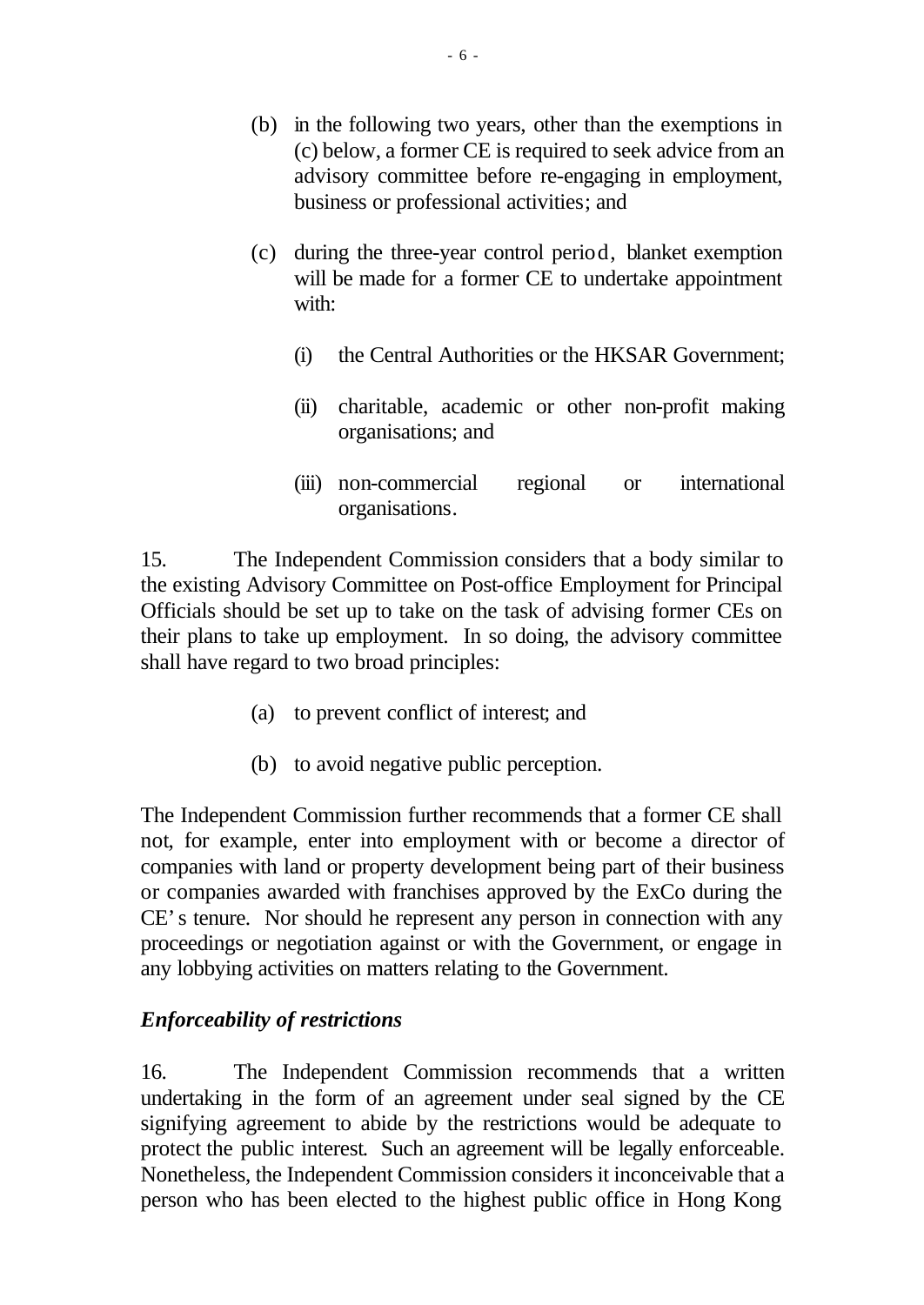would breach his undertaking. In case of non-compliance, though, the Independent Commission believes that in a city as open and transparent as Hong Kong, the real and more effective sanction rests with the revelation of the wrongdoing, which would be swiftly followed by public censure through the news media and the LegCo.

#### *Implementation timetable*

17. The Independent Commission recommends that the above restrictions should be applicable to subsequent CEs, including the CE to be returned through the by-election.

## *Applicability to Mr TUNG Chee Hwa*

18. Mr Tung has already pledged in public that he would continue to serve the country and Hong Kong after leaving office and that he would not engage in any activities that would give rise to any possible conflict of interest. The Independent Commission considers that a written undertaking signed by Mr Tung that he will abide by the proposed post-office restrictions will provide further reassurance to the public. The Independent Commission recommends that Mr Tung should be consulted on whether or not he is prepared to sign such an undertaking.

## **Services for Former CEs**

19. The Independent Commission recommends that the following package of post-office service should be made available to a former CE:

- (a) office accommodation and administrative support;
- (b) protocol and related arrangements;
- (c) security protection, including bodyguard services and security system for his residence;
- (d) a car with driver; and
- (e) medical and dental care.

#### *Office accommodation and administrative support*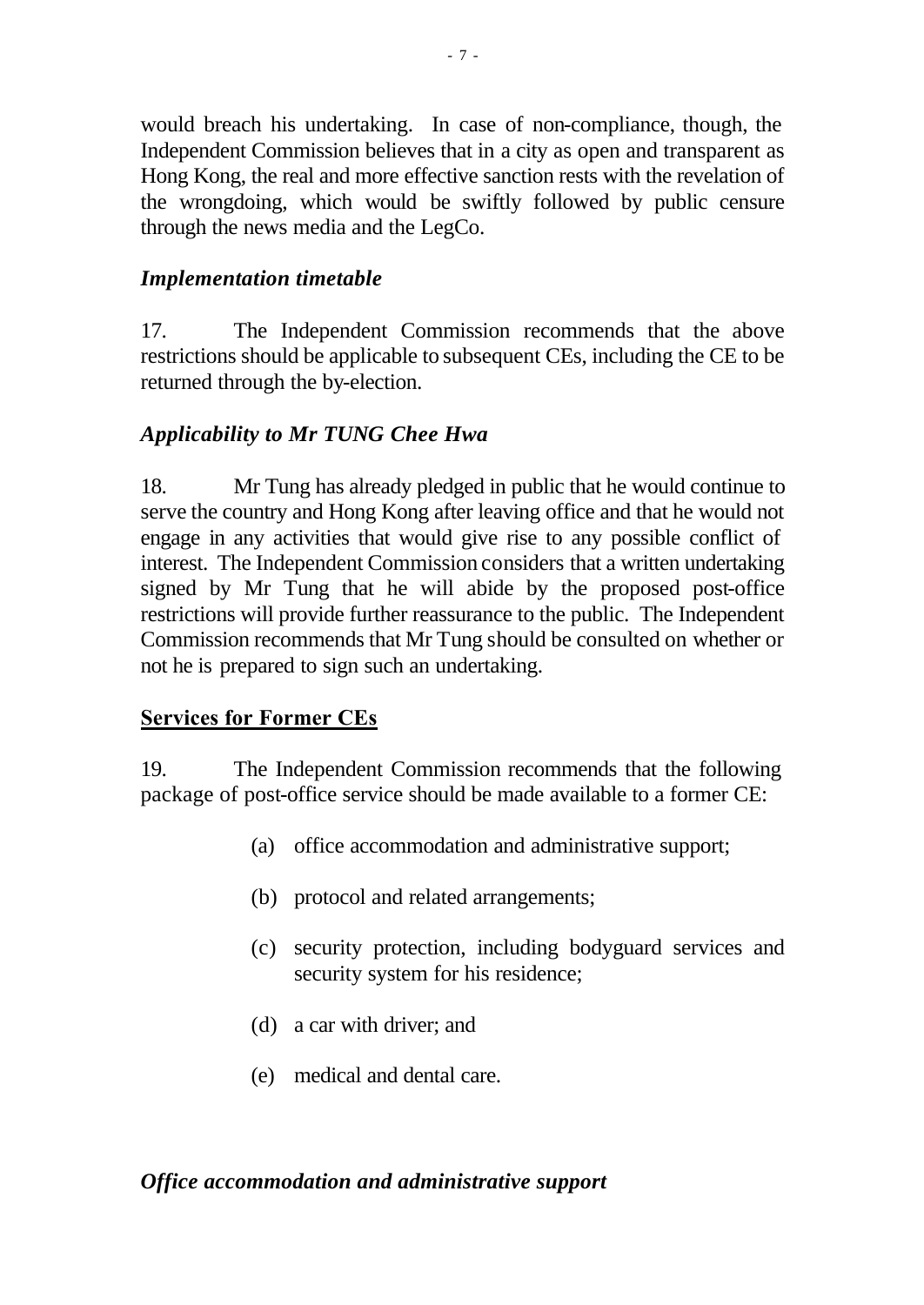20. A former CE could continue to serve the country and Hong Kong after leaving office in the following respects :

- (a) making use of the international connections acquired while in office to play an "ambassadorial role" for the country and Hong Kong;
- (b) playing a bridging role between Hong Kong and the Mainland on matters affecting the two places; and
- (c) engaging in other activities with the aim of promoting the interests of the local community.

The Independent Commission recommends that an office in government premises be set up to serve former CEs and to enable them to discharge promotional and protocol-related functions. The office will not be established to serve one particular former CE, but should be available for any former CE who is prepared to play an "ambassadorial role" for Hong Kong. The office should provide secretarial and administrative support for making suitable public and social appointments, and handling correspondence.

## *Car with driver*

21. The Independent Commission recommends that the office should provide a car with driver for serving a former CE. This service will be withdrawn if the former CE has taken up gainful employment in the private sector or has re-engaged in commercial activities which provides a vehicle with chauffeur services.

## *Protocol and related arrangements*

22. The Independent Commission recommends that a former CE should be accorded the formal title "Former Chief Executive of the HKSAR" with the tenure forming part of the formal title, abbreviated as "Former CE" with the years of tenure. The Independent Commission further recommends that a former CE and his spouse be granted access to VIP facilities at the Hong Kong International Airport. These protocol arrangements will be made available to a former CE on a life-long basis, regardless of whether he has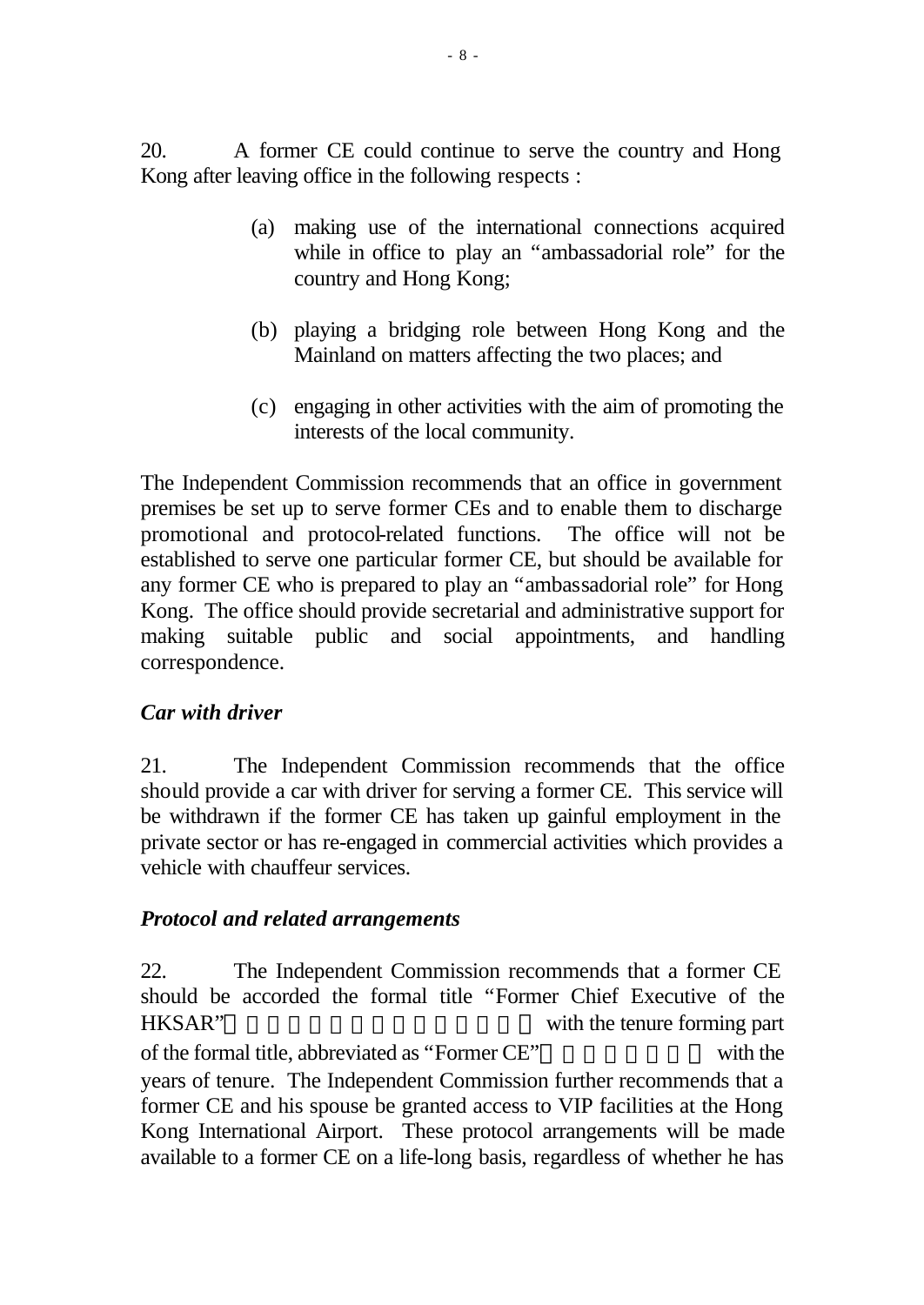taken up gainful employment in the private sector or has re-engaged in commercial activities.

## *Security protection*

23. The Independent Commission recommends that a former CE should be provided with security protection. The provision and continuation of bodyguard services and residential security system will be subject to the security assessment by the Police from time to time, regardless of whether a former CE has taken up gainful employment in the private sector or has re-engaged in commercial activities.

# *Medical and dental care*

24. The Independent Commission recommends that a former CE should be offered medical and dental care on a life-long basis in line with that provided to civil service pensioners.

# *Implementation timetable*

25. The Independent Commission recommends that the post-office services should be made available to a former CE upon departure from office, regardless of the duration of his service with the Government unless he has been removed by the Central People's Government pursuant to an impeachment motion passed by LegCo. The services are not available to a former acting CE.

26. The Independent Commission recommends that the package of services should be put in place as soon as practicable and that the appropriateness of the package should be kept under review.

# **The Administration's Follow-up Action**

27. After seeking the advice of the ExCo, the Administration has decided to adopt in principle the report of the Independent Commission and its recommendations as the basis for determining the remuneration and other arrangements relating to the office of the CE. In the light of this Panel's feedback on the recommendations in the report, we will seek approval from the Finance Committee as appropriate.